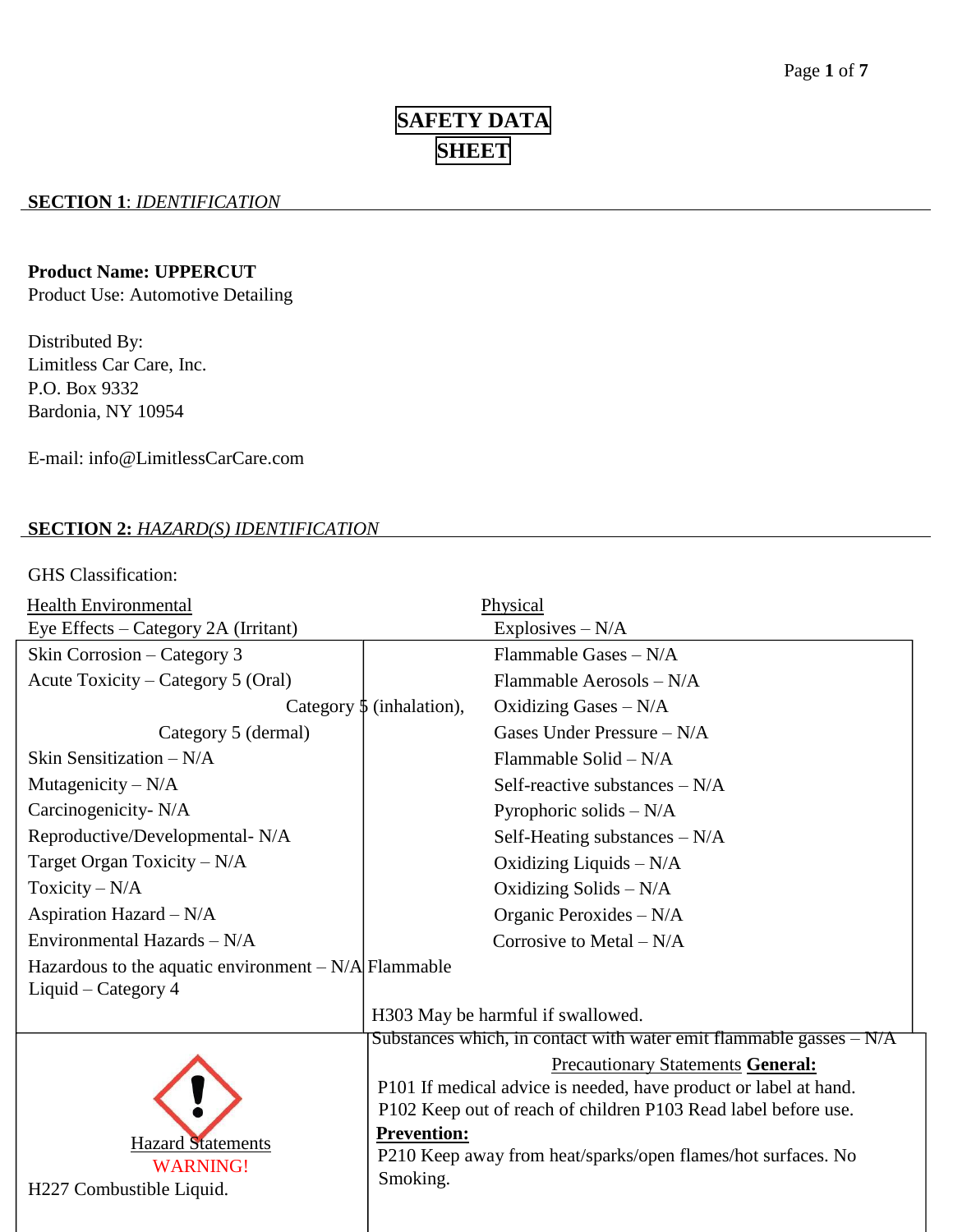P280 Wear protective gloves/eye protection/face protection.

P264 Wash thoroughly after handling.

H313 May be harmful if in contact with skin. **Response:**

| H319 Causes serious eye irritation. | P301 + 312 IF SWALLOWED: Call a POISON CONTROL CENTER             |
|-------------------------------------|-------------------------------------------------------------------|
| H333 May be harmful if inhaled.     | or doctor/physician if you feel unwell.                           |
|                                     | $P304 + P312 + P340$ IF INHALED: Remove person to fresh air and   |
|                                     | keep comfortable for breathing. Call a POISON CONTROL             |
|                                     | CENTER or doctor/physician if you feel unwell.                    |
|                                     | P305 + P351 + P338 IF IN EYES: Rinse cautiously with water for    |
|                                     | several minutes. Remove contact lenses, if present and easy to    |
|                                     | do. Continue rinsing.                                             |
|                                     | P337+313 If eye irritation persists get medical advice/attention. |
|                                     | P370 + P378 IN CASE OF FIRE: Use dry chemical, foam, or carbon    |
|                                     | dioxide to extinguish fire. Water may be ineffective but          |
|                                     | should be used to cool fire-exposed containers, structures and    |
|                                     | to protect personnel. Use water to dilute spills and to flush     |
|                                     | them away from sources of ignition.                               |
|                                     | <b>Storage:</b>                                                   |
|                                     | $P403 + P235$ Store in well-ventilated area. Keep Cool. Disposal: |
|                                     | P501 Dispose of contents/container in accordance with             |
|                                     | local/regional/national/international regulations.                |
|                                     |                                                                   |

# **SECTION 3:** *COMPOSITION / INFORMATION ON INGREDIENTS*

| Component                                                                                                                                                                                                                                                                                                                                                     | CAS Number                 | Weight %   |
|---------------------------------------------------------------------------------------------------------------------------------------------------------------------------------------------------------------------------------------------------------------------------------------------------------------------------------------------------------------|----------------------------|------------|
| Isoalkanes                                                                                                                                                                                                                                                                                                                                                    | 88551-19-9                 | $50 - 100$ |
| Water                                                                                                                                                                                                                                                                                                                                                         | $732 - 18 - 5$             | $\leq 15$  |
| Polyethylene Glycol Trimethylnonyl Ether                                                                                                                                                                                                                                                                                                                      | 60828-78-6                 | $\leq 8$   |
| <b>Natural Diatomaceous Earth</b>                                                                                                                                                                                                                                                                                                                             | 61790-53-2                 | $\leq$ 15  |
| Aluminum Oxide                                                                                                                                                                                                                                                                                                                                                | 1344-28-1                  | $\leq 30$  |
| Amids                                                                                                                                                                                                                                                                                                                                                         | 68155-20-4                 | $\leq$ 4   |
| Preservative                                                                                                                                                                                                                                                                                                                                                  | $4080 - 31 - 3$            | < 1        |
| Fragrance                                                                                                                                                                                                                                                                                                                                                     | <b>Proprietary Mixture</b> | $\leq$ 1   |
| Colorant                                                                                                                                                                                                                                                                                                                                                      | <b>Proprietary Mixture</b> | $\leq 1$   |
| $\alpha$ , $\alpha$ , $\alpha$ , $\alpha$ , $\alpha$ , $\alpha$ , $\alpha$ , $\alpha$ , $\alpha$ , $\alpha$ , $\alpha$ , $\alpha$ , $\alpha$ , $\alpha$ , $\alpha$ , $\alpha$ , $\alpha$ , $\alpha$ , $\alpha$ , $\alpha$ , $\alpha$ , $\alpha$ , $\alpha$ , $\alpha$ , $\alpha$ , $\alpha$ , $\alpha$ , $\alpha$ , $\alpha$ , $\alpha$ , $\alpha$ , $\alpha$ |                            |            |

**SECTION 4:** *FIRST AID MEASURES* 

.

Eye Contact: Flush immediately with large amounts of clean water for at least 15 minutes, Eyelids should be held away from the eyeball to ensure thorough rinsing. If any irritation persists, seek medical attention.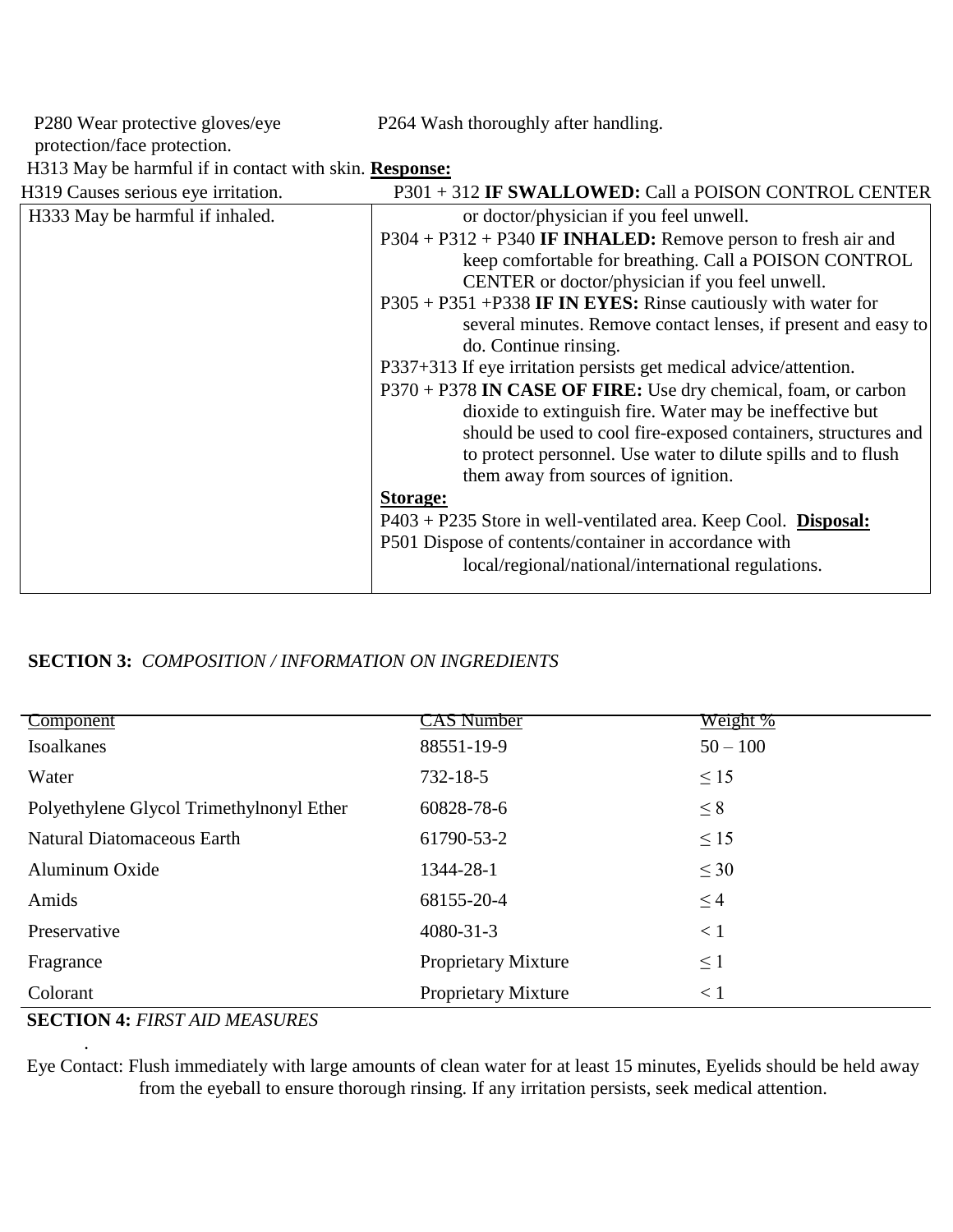Skin Contact: Rinse area with soap and water. Seek medical attention if any redness or irritation persists

- Inhalation: If breathing is difficult or irritating, move to fresh air immediately. If symptoms persist, get medical attention.
- Ingestion: Get immediate medical attention. Do not induce vomiting unless directed by medical personnel.

## **SECTION 5:** *FIRE FIGHTING MEASURES*

|                             | Suitable Extinguishing Media: Use dry chemical, foam, or carbon dioxide to extinguish fire. Water may be ineffective<br>but should be used to cool fire-exposed containers, structures and to protect personnel.<br>Use water to dilute spills and to flush them away from sources of ignition. |
|-----------------------------|-------------------------------------------------------------------------------------------------------------------------------------------------------------------------------------------------------------------------------------------------------------------------------------------------|
| Fire Fighting Procedures:   | No special protective action for fire fighters are anticipated.                                                                                                                                                                                                                                 |
| Unusual Fire and Explosion: | N/A                                                                                                                                                                                                                                                                                             |
| <b>Combustion Products:</b> | N/A                                                                                                                                                                                                                                                                                             |

### **SECTION 6:** *ACCIDENTAL RELEASE MEASURES*

Contain large spills with dikes to prevent entry to waterways and sanitary sewers and transfer the material to appropriate containers for reclamation or disposal. Absorb/trap remaining material or small spills with inert material (dirt, sand, industrial absorbent) and then place in chemical waste containers. Flush residual spill area with large amounts of water. Dispose of all clean up materials in accordance with all applicable federal, state, and local health and environmental regulations.

#### **SECTION 7:** *HANDLING AND STORAGE*

- Handling: Do not get in eyes, on skin or on clothing. Do not breathe vapor or mists. Keep container closed. Use only with adequate ventilation. Use good personal hygiene practices. Wash hands before eating, drinking, smoking. Remove contaminated clothing and clean before re-use. Keep away from heat and flame. Keep operating temperatures below ignition temperatures at all times. Use non-sparking tools. Chemical resistant splash goggles and chemical resistant gloves are always recommended when using chemicals.
- Storage: Keep container tightly closed in a cool, dry, well-ventilated area away from heat, source of ignition and incompatibles. Do not store below 32 degrees F or above 100 degrees F. Do not store in direct sunlight. Keep away from children.

## **SECTION 8:** *EXPOSURE CONTROL / PERSONAL PROTECTION*

Exposure Limits: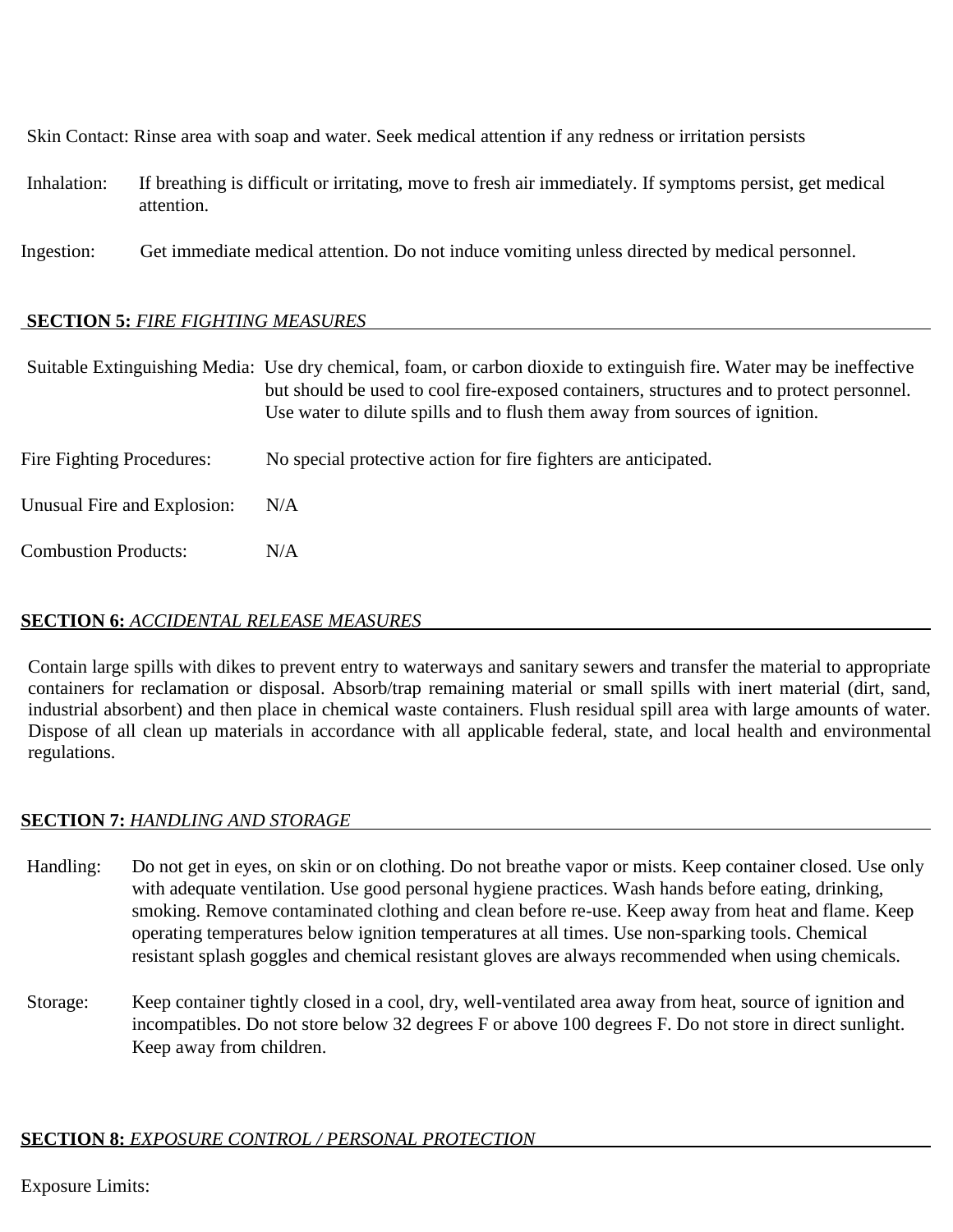C12 – C14 Isoalkanes 88551-19-9

| Component   Limit                        | <b>TWA</b>                                   | STEL   Celling/peak   Notation |                        |
|------------------------------------------|----------------------------------------------|--------------------------------|------------------------|
| $\vert$ C <sub>12</sub> -C <sub>14</sub> | $\vert$ CPCHEM $\vert$ 1200 mg/m3 $\vert$ NA | <b>NA</b>                      | $\sim$ C9-C15Alphatics |

Engineering Controls: Local exhaust ventilation may be necessary to control air contaminants to their exposure limits. The use of local ventilation is recommended to control emissions near the source. Provide mechanical ventilation for confined spaces. Use explosion-proof ventilation equipment.

Personal Protective Equipment (PPE):

Eye Protection: Wear chemical safety goggles and face shield. Have eye-wash stations available where eye contact can occur.

Skin Protection: Avoid prolonged skin contact. Wear gloves impervious to conditions of use. Additional protection may be necessary to prevent skin contact including use of apron. A safety shower should be located in the work area.

Respiratory Protection: If exposure limits are exceeded, NIOSH approved respiratory protection should be worn. A NIOSH approved respirator for organic vapors is generally acceptable.

#### **SECTION 9:** *PHYSICAL AND CHEMICAL PROPERTIES*

| Flashpoint:                       | $<$ 92 °C            | Lower Flammability Limit:                     | No data available |
|-----------------------------------|----------------------|-----------------------------------------------|-------------------|
| <b>Auto-ignition Temperature:</b> | No data available    | <b>Upper Flammability Limit:</b>              | No data available |
| <b>Boiling Point:</b>             | $>95^{\circ}$ C      | Volatile Organic Compound: No data            |                   |
| Melting Point:                    | No data available    | Volatile Organic Compound: No data            |                   |
| Vapor Pressure:                   | No data available    | Evaporation Rate (Water=1): No data available |                   |
| Vapor Density ( $Air = 1$ ):      | No data available    | Viscosity:                                    | $2500 - 3500$ cSt |
| Solubility:                       | No soluble in water  | $pH$ :                                        | $8 \pm .5$        |
| Pour Point:                       | Not available        | Molecular Weight:                             | Mixture           |
| Molecular Formula:                | Mixture              | Spec. Grav. / Density:                        | 8.798 lbs. /gal.  |
| Odor/Appearance:                  | Banana / White Cream |                                               |                   |

#### **SECTION 10:** *STABILITY AND REACTIVITY*

| Reactivity:                         | This material may be reactive with certain agents under certain conditions. |
|-------------------------------------|-----------------------------------------------------------------------------|
| <b>Chemical Stability:</b>          | Stable                                                                      |
| Possibility of hazardous reactions: | Hazardous polymerization will not occur.                                    |
| Conditions to avoid:                | Keep away from ignition sources, heat, sparks or flames.                    |
| Incompatible materials:             | Strong acids and oxidizers. Hazardous                                       |
| Decomposition:                      | None know.                                                                  |

#### **SECTION 11:** *TOXICOLOGICAL INFORMATION*

Signs and Systems of Exposure: Based on the test data and/or information on the components, this material may produce the following health effects: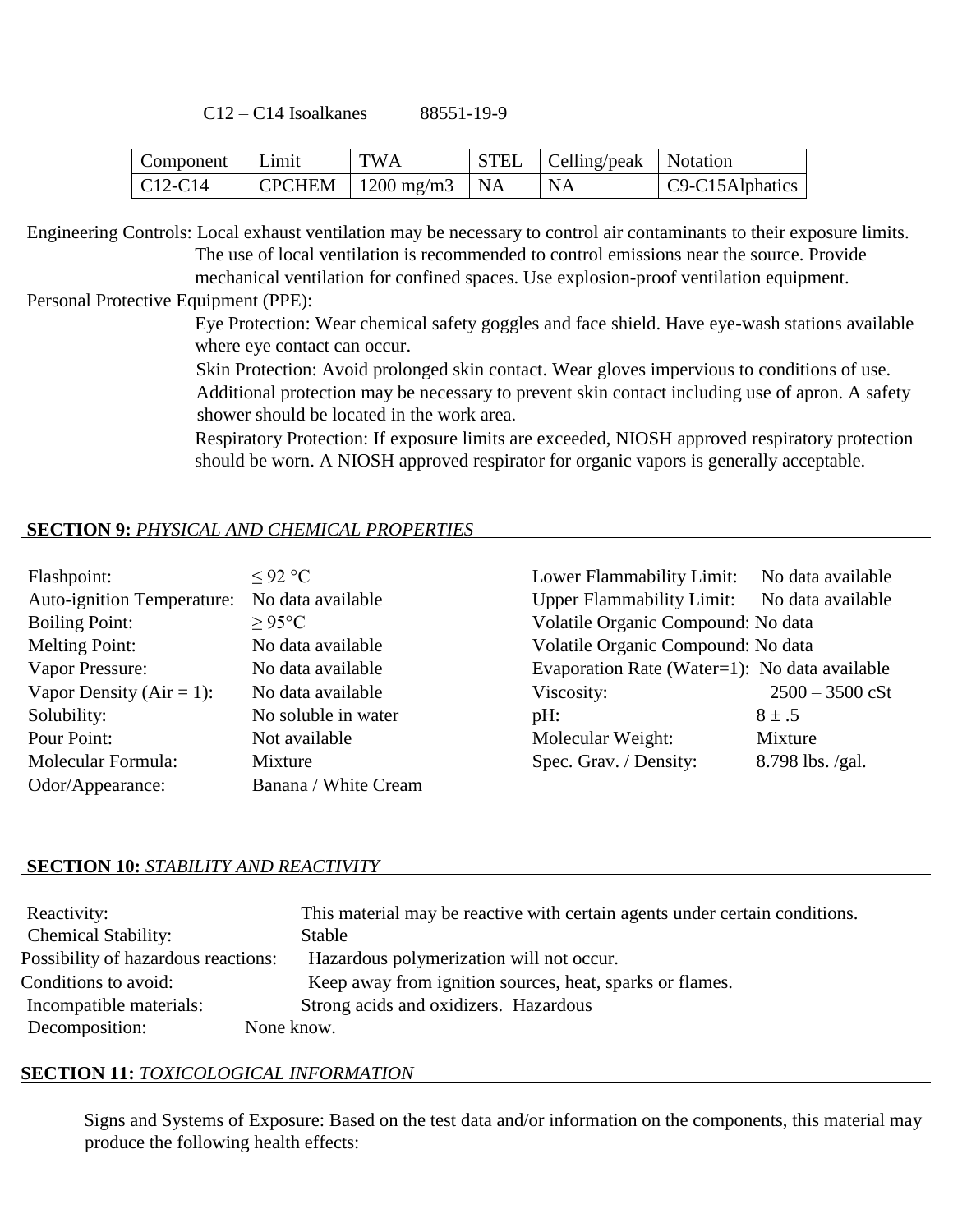Inhalation: Respiratory Tract Irritation: Signs/symptoms may include cough, sneezing, nasal discharge, headache, hoarseness, and nose and throat pain.

Skin Contact: Mild Skin Irritation: Signs/symptoms may include localized redness, swelling, itching, and dryness. Allergic Skin Reaction (non-photo induced) in sensitive people: Signs/symptoms may include redness, swelling, blistering, and itching.

Eye Contact: Moderate Eye Irritation: Signs/symptoms may include redness, swelling, pain, tearing, and blurred or hazy vision.

Ingestion: Gastrointestinal Irritation: Signs/symptoms may include abdominal pain, stomach upset, nausea, vomiting and diarrhea.

Target Organ Effects: Allergic Skin Reaction (non-photo induced) in sensitive people. Signs/symptoms may include redness, swelling, blistering, and itching.

Toxicological Data: If a component is disclosed in section 3 but does not appear in a table below, either no data is available for that endpoint or the data is not sufficient for classification.

| Name                      | Route             | Species                  | Value                                            |
|---------------------------|-------------------|--------------------------|--------------------------------------------------|
| Polyethylene Glycol Trim  | Oral              | Rat                      | LD 50 3,300 mg/kg                                |
| Polyethylene Glycol Trim  | Inhalation        |                          | No data available                                |
| Polyethylene Glycol Trim  | Dermal            | Rabbit                   | LD 50: 8,874 mg/kg                               |
| Aluminum Oxide            | Oral              |                          | Conclusive but not sufficient for classification |
| Aluminum Oxide            | <b>Inhalation</b> |                          | Conclusive but not sufficient for classification |
| Aluminum Oxide            | Dermal            |                          | Conclusive but not sufficient for classification |
| <b>Isoalkanes</b>         | Oral              | Rat                      | LD $50 > 5$ mg/l                                 |
| <b>Isoalkanes</b>         | Inhalation        | Rat                      | LC $50 > 5.3$ mg/l                               |
| <b>Isoalkanes</b>         | Dermal            | Rabbit                   | LD $50 > 2$ mg/kg                                |
| <b>AMIDS</b> Alkanolamide | Oral              | Mouse                    | $LD 50 > 2200$ mg/kg                             |
| <b>AMIDS</b> Alkanolamide | <b>Inhalation</b> | $\overline{\phantom{0}}$ | No data available                                |
| <b>AMIDS</b> Alkanolamide | Dermal            | Rabbit                   | $LD 50 > 12200$ mg/kg                            |

Acute Toxicity

Skin Corrosion/Irritation

| Name                             | Route | Species        | Value |
|----------------------------------|-------|----------------|-------|
|                                  |       |                |       |
| Serious Eye Damage/Irritation    |       |                |       |
| Name                             | Route | <b>Species</b> | Value |
|                                  |       |                |       |
| <b>Skin Sensitization</b>        |       |                |       |
| Name                             | Route | Species        | Value |
|                                  |       |                |       |
| <b>Respiratory Sensitization</b> |       |                |       |

| Name | oute: | Species | - -<br>'alue |
|------|-------|---------|--------------|
|------|-------|---------|--------------|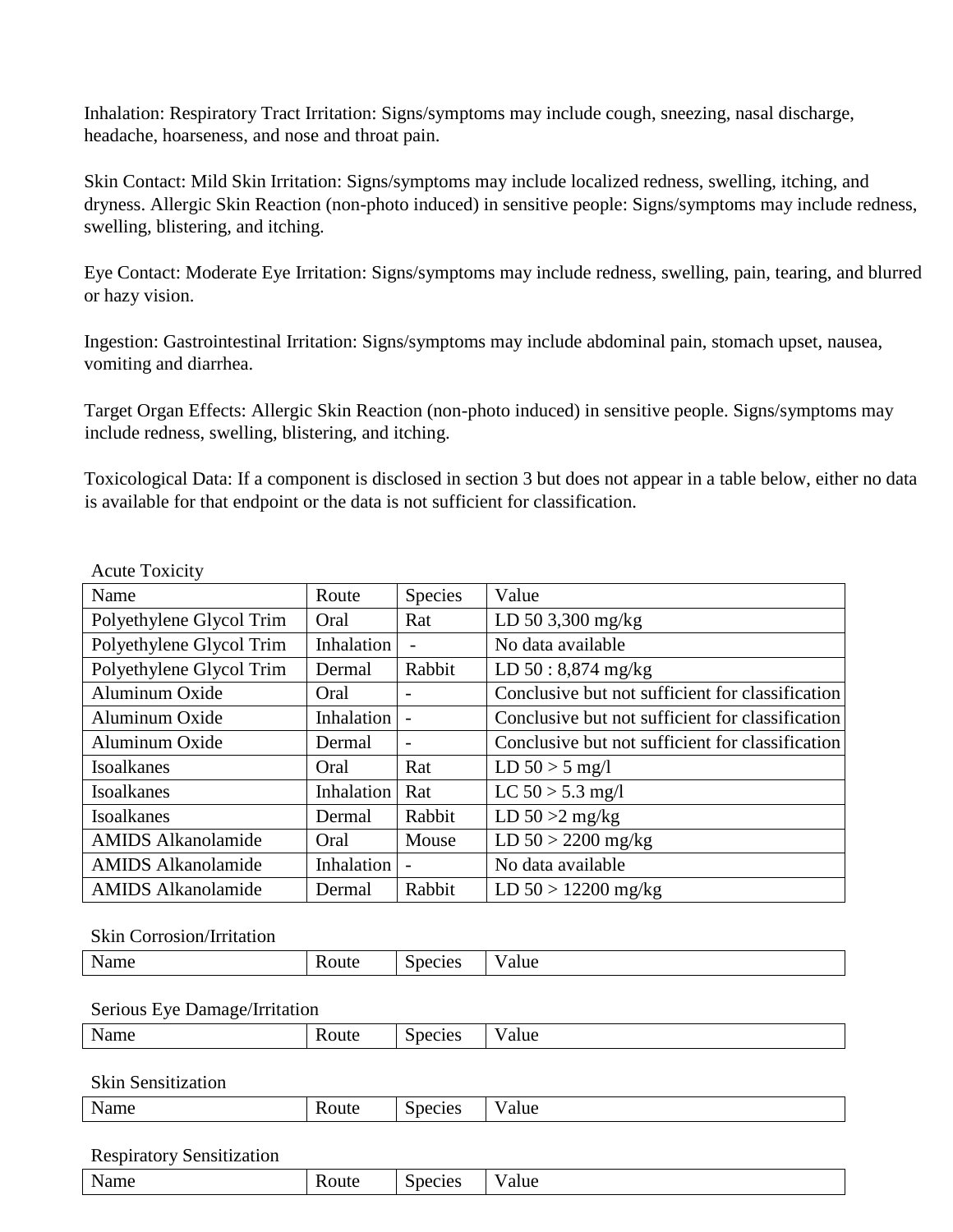| Name                                                                 | Route                                                       | Species | Value |  |
|----------------------------------------------------------------------|-------------------------------------------------------------|---------|-------|--|
| Carcinogenicity                                                      |                                                             |         |       |  |
| Name                                                                 | Route                                                       | Species | Value |  |
| <b>Reproductive Toxicity</b>                                         |                                                             |         |       |  |
|                                                                      | Reproductive and/or Developmental Effects                   |         |       |  |
| Name                                                                 | Route                                                       | Species | Value |  |
|                                                                      | Specific Target Organ Toxicity - Single Exposure<br>Route   | Species | Value |  |
|                                                                      |                                                             |         |       |  |
|                                                                      | Specific Target Organ Toxicity - repeated exposure<br>Route | Species | Value |  |
|                                                                      |                                                             |         |       |  |
| Target Organ (s)<br>Name<br>Name<br><b>Aspiration Hazard</b><br>Name | Route                                                       | Species | Value |  |

Acute and Prolonged Toxicity to Fish: No Data Acute Toxicity to Aquatic Invertebrates: No Data

Environmental Fate and pathways No Data

## **SECTION 13:** *DISPOSAL CONSIDERATIONS*

Dispose of in accordance with local, state, and federal regulations.

## **SECTION 14:** *TRANSPORT INFORMATION*

Because this is produced and shipped in several different sizes as well as domestically and internationally, please consult your transportation specialist for the proper shipping name and class.